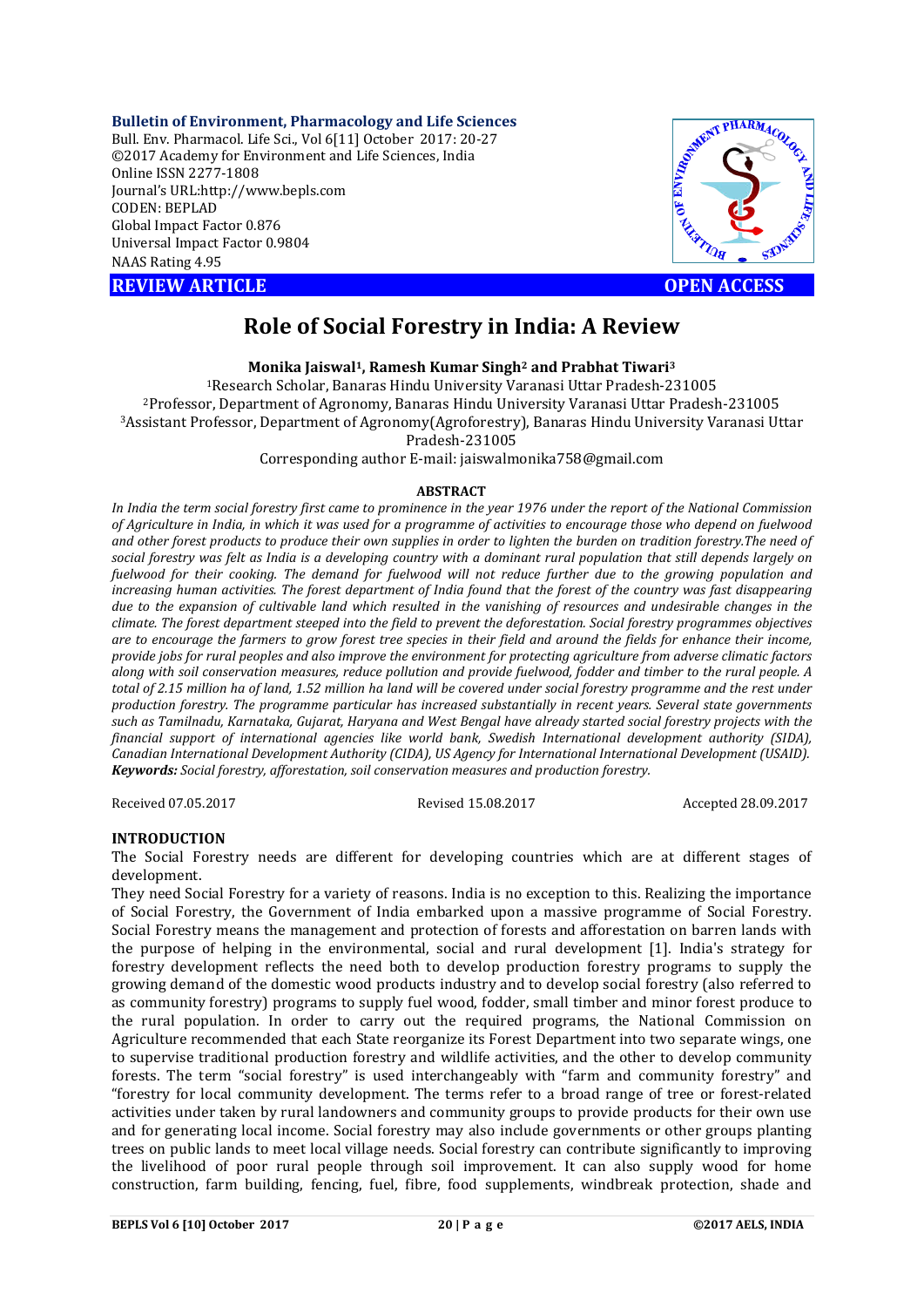fodder for livestock. Social forestry can provide income for farmers and rural communities and can help to move people from the frightening and fragile condition of mere subsistence to a better level of living. The Forest Departments of Gujarat and Uttar Pradesh were the first to create community forestry wings. The other States are following suit as their community forestry programs grow. Social forestry can be defined as *forestry of the people by the people and for the people*. It is implemented in wastelands, panchayat lands, village commons and roadsides, canal banks, railway lines etc. which may bring under forest plantations, shelter belts and mixed forestry, on which grass and leaf fodder may be raised and on which fruit trees and fuel wood trees may be grown. The main Objectives of Social Forestry include:

a) To meet the fodder, fuel and small timber requirements of the rural people.

b) Providing employment to rural people by raising plantation in wastelands and creating assets for village panchayat to increase their income.

c) To protect the farmland against water and wind erosion.

d) To improve the financial position of individuals and community.

e) To avoid using of cow dung cakes and agricultural waste as fuel and to make use of it as manure in the farmlands. '

g) To improve the ecology and environment of the area.

h) To improve Carbon stock in the tree cover outside the forest.

# **TREE USED FOR SOCIAL FORESTRY**

The following multipurpose tree species commonly used in social forestry:

*Acacia nilotica, Ailanthus excels, Albizzia procera, Albizzia lebbek, Anacardiu moccidentale, Artocarpus heterophyllus, Azadirachta indica, Bahinea speices, Casuarina equisetifolia, cocus nucifera, Dalbergia sissoo, Emblica officinalis, Eucalyptus spp., Gmelina arborea, Maduca latifolia, Mangifera indica, Morus alba, Pongamia pinnata, Populus spp., Syzygium cumini, Tamarindus indica, Terminalia spp. and Ziziphus mauratian etc.*

## **FOREST POLICY DURING PRE-INDEPENDENCE PERIOD**

The history of forestry in India can be traced back to 1855, when Lord Dalhousie, the then Governor-General of India, proclaimed a Forestry Policy. In order to implement the policy, the Indian Forest Service was created with the primary objective of conservation and protection of the existing forests. Present day scientific forestry started when Dr Brandis took over as the first Inspector General of Forests in 1864. An Act called Indian Forest Act was enacted in 1865.

**Establishment of Forest Department -** The Forest Department of India came into existence in 1866. According to Act VII - 1865 forest lands were subjected to numerous rules and regulations under Act VII of 1865. This Act put all kinds of restrictions on the use of forests, and eventually had far-reaching repercussions on agricultural communities. Due to the heavy criticism which this Act evoked, a revised Act of 1878 came into existence. As per the revised Act of 1878. The forest administration, after the Act mainly concerned itself to tasks such as forest classification, demarcation, inventory, surveying etc. The Forest Department of India found that the forests of the Country were fast disappearing due to the expansion of cultivable land which resulted in the vanishing of resources and undesirable changes in the climate. The Forest Department stepped into the field to prevent the deforestation. The Forest Department, by its intervention, prevented a great deal, the destruction of forests and earned considerable revenue to the Government.

**Vanmahotsava–** Vanmahotsava, an annual festival of trees, was inaugurated in 1950 by K.M. Munshi, with the hope that it.would create tree consciousness among the people. It was supposed to represent the means of putting the idea of "treelands" into practice through the cooperation between the forest department and the public, the farmer working more or less catalyst besides giving technical guidance.

**Central Board of Forestry (CBF) (1950)-**This was set up in 1950 and some of the suggestions were made by the Board (3). They are:

1) Each State should set up a high powered Board to regulate the land use policy.

2) State Governments should maintain sufficiently large nurseries for fruit, fuel, forest and ornamental trees

for making the seedlings easily available to the public at a nominal price.

3) When a private individual is allowed to plant a tree on Government lands, the beneficiary should be allowed to enjoy the benefits.

*4)*All available lands suitable for afforestation in ravines, canal - banks and roadsides should be transferred to the Forest Department, so that larger areas could become available for plantation under efficient forest

administration.

5) A cadre of forest extension service should be built up for Social Forestry.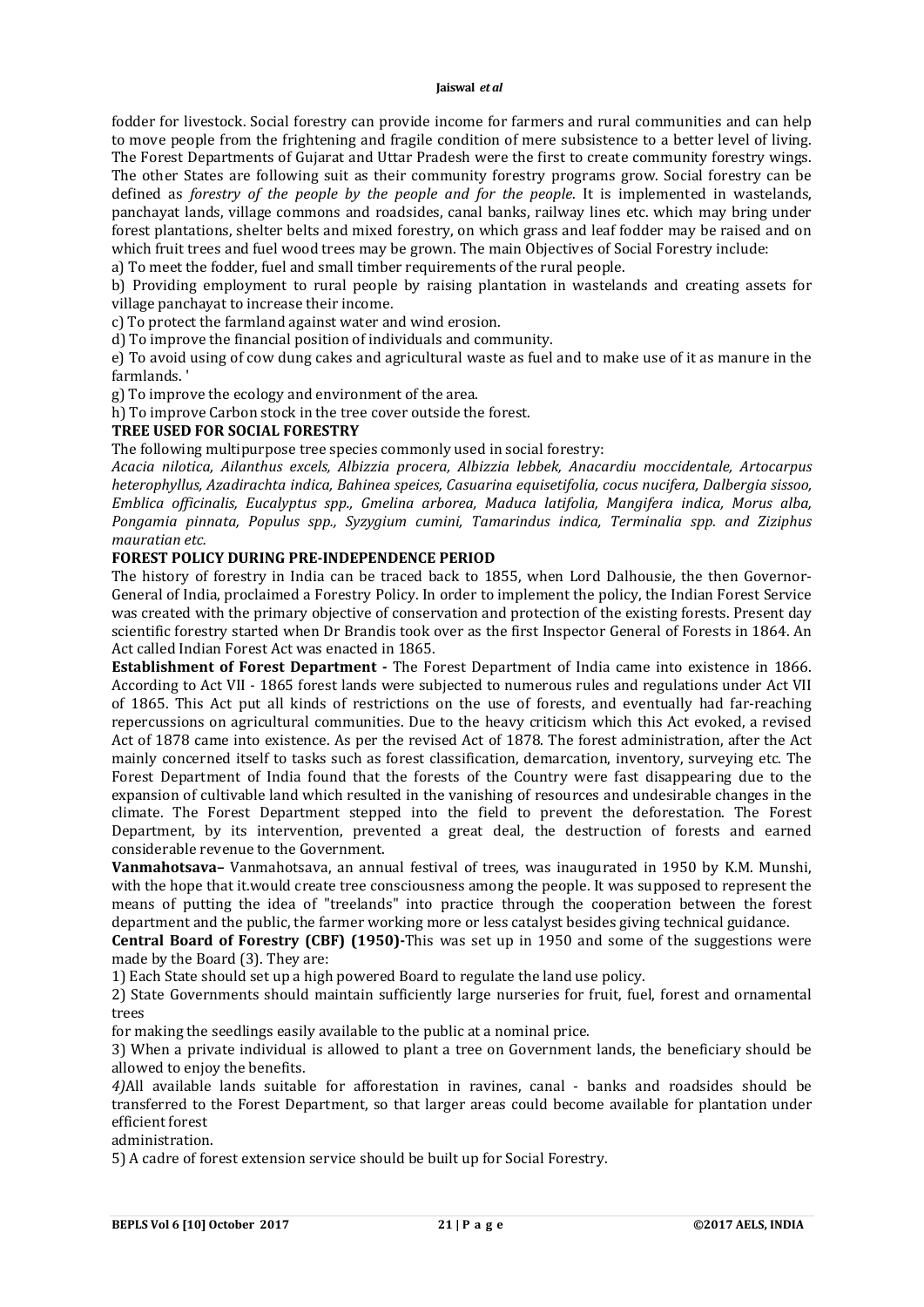**National Forest Policy (NFP) (1952)-**The National Forest Policy of 1952 was formulated on the basis of six paramount vital needs namely(4).

1) The need for evolving a system of balanced and complementary land use.

2) The need for checking denudation of mountains, erosion along banks of great rivers, invasion of coastal sea-sands and the shifting of land sand-dunes.

3) The need for establishing tree lands.

4) The need for ensuring progressively increasing supplies and grazing, small wood and firewood to release cattle-dung for manuring fields.

5) The need for sustained supply of timber and other forest produce or defence, communications and industry.

6) The need for the realization of the maximum annual revenue in perpetuity consistent with other needs. **National Commission on Agriculture (NCA) (1976)-**The enormity of the problem was recognised by the

Indian National Commission on Agriculture in 1976. It recommended that each State should recognise the Forest Department into two separate wings**.**One to retain charge of traditional production forestry and one to develop Social Forestry aimed at the production of fuelwood, fodder and minor forest products for the rural population. Subsequently, in 1978 the World Bank undertook a review of Forestry prospects in India and identified Social Forestry Programmes as an ideal vehicle for initiating economic development in rural areas. The Commission published its report in 1976 and has recommended that the National Forest Policy (NFP) should be based on the following important needs of the Country. They are:

1) Forests must have an adequate share of land and no deforestation be permitted without the approval of the State Legislature.

2) A reasonable price should be charged for supplying agricultural small timber and fuelwood from the forest

areas.

3) Forest grazing and shifting cultivation should , be strictly controlled and regulated.

4) Tribal Welfare should be ensured by satisfying their domestic needs of various forest products.

5) Investment in creating forest raw material and forest-based industries should be stepped up.

6) Social Forestry, farm forestry and extension forestry, should be adopted for increasing the tree wealth, and

7) Incremental rural employment generated by production and Social Forestry.

**Forest (Conservation) Act (1980)-**The Act was enacted with a view to check indiscriminate dereservation and diversion of forest land to-forest purposes. Under this Act, prior approval of central government is required before any reserved forest is declared deserved, or forest land is diverted to nonforest purposes. If diversion is permitted, compensatory afforestation is insisted upon and other suitable conditions imposed [5]

**Revised Forest Policy (RFP) (1982)-**After the NFP was laid down in 1952, forests throughout the Country have suffered serious depletion on account of intense pressure arising from ever-increasing demands for firewood timber and fodder, as well as the inadequacy of protective measures, the sacrifice of forest lands to nonforest purposes and the tendency to look upon forests as a revenue earning resources [6].

**The Fuelwood Study Committee (1982)-** The Fuel wood Study Committee was set up by Planning Commission in 1982, it recommended that it is necessary to raise fuel wood plantations at the rate of 1.5 million hectares annually and distribute 800 million seedlings per year for meeting the fuelwood needs by the end of the Century(7).

**National Waste Land Development Board (NWDB) (1985)-**The latest impetus for Social Forestry in India, has come with the former Prime Minister late Sri Rajiv Gandhi'scall while announcing the establishment of Waste Land Development Board, for a halt to deforestation. On January5, 1985, he has stated that "continuing deforestation has brought us face to face with a major ecological and socioeconomic crisis. The trend must be halted. (8) He proposed immediately to set up a National Waste Land Development Board (NWDB) with the objective of bringing five million hectares of lands every year under fuelwood and fodder plantation." Favouring this endeavour, he suggested the can for peoples movement for afforestation. Thus, Social Forestry, which was initiated with a few concerned individuals, has grown and reached a stage of being a full-fledged National programme.This brought out the necessity for the organisation and implementation of forestry extension programmes to promote and support the development of forestry activities by ensuring peoples participation.

**The Revised National Forest Policy (NFP) (1988)-** The Revised National Forest Policy announced in 1988,is also worth noting that the 1988 Forest Policy for the first time recognised ecological balance and environmental stability as a primary concern for planners.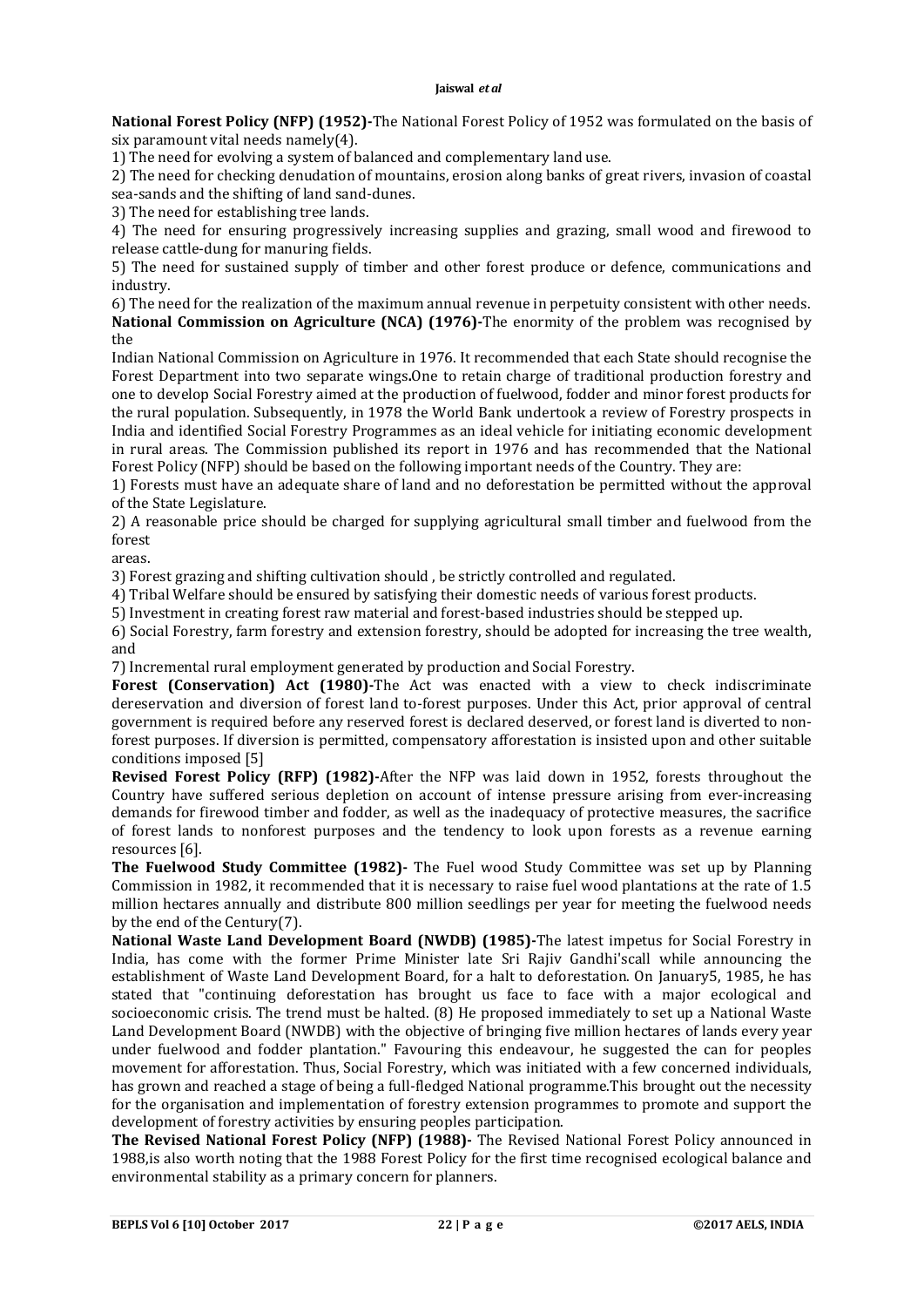Again the Forest (Conservation) Act, 1980 was amended in 1988 to incorporate some of the provisions against violators. Important amendments are as follows Again the Forest (Conservation) Act, 1980 was amended in 1988 to incorporate some of the provisions against violators (9). Important amendments are as follows:

1) No State Government or other authority may direct that any forest land may be assigned by way of lease or otherwise to any person, corporation or agency/organisation (not owned by the Government) without prior approval of the Central Government).

2) No forest land or any portion thereof may be cleared of trees which have grown naturally in that land or portion for the purpose of using it for reafforestation without prior approval of the Union Government.

3) The scope of existing 'non-forest purposes' has been extended to other areas as the cultivation of tea, coffee, species, rubber, palms, medicinal plants etc.

4) Admissible punishment to the offender of the provision of Section (2) of the amended Act of 1988.

Understandably there has been considerable loss of forest areas in several States in the past few years. No Forest Policy, however, excellent can succeed unless there is a change in the outlook of the (State Government) concern agencies.

## **ROLE OF FOREIGN AID AGENCIES**

Forestry activities since independence fall into three distinct phases. They are as follows. The first phase was the initial van mahotsava movement which fails to gain momentum. The second phase was when farm forestry was promoted in some of the States in the Seventies. The third phase has been the largescale Social Forestry activities started during the Eighties with massive aid programmes. The developing and underdeveloped Countries, some of the International Development Institutions like the World Bank and the Developed Nations and the Bilateral Countries have been extending financial aid particularly for the development of natural vegetation. There are many such foreign aid forestry programmes carried out in different parts of India and they are:

**The World Bank Forestry Programmes:** Every year the World Bank gives out some 25 billion dollars as loans to the Third World Countries for a variety of Programmes like health, education, energy, forestry etc. However, agricultural and rural development is the central focus. Thus forestry is a very important component. Forestry got a boost recently because of the environmentally disastrous programmes that the World Bank undertook in the last decade(10).

The World Bank and The Food and Agriculture Organisation **(**FAO**)** have developed a Tropical Forestry Action Plan (TFAP) (1987-91) under the plan. An additional four billion will be loaned to the developing Countries to undertake a complete array of forestry programmes. To implement this plan the World Bank has set up an "Environmental Department" in Washington, D.C. along with many special advisers and consultants to coordinate and implement the TFAP. The Bilateral Aid in Forestry Besides the World Bank and the World Bank-FAO sponsored Forestry Programmes in the Third World (11.) Third World Countries A bilateral agreement is thus set up between the donor and the donee Country. For instance, Canada bilateral aid agency is called the "Canadian International Development Agency" (CIDA). Likewise, Sweden has its Swedish International Development Agency (SIDA) and the US Aid Agency is called United States Aid for International Development (USAID)(12), It was only after 1979 that the International Organisations and other Agencies perceived the need for and accorded a high priority to Social Forestry in India. Thereafter the progress of Social Forestry aided Programme development has been phenomenal. At present ten such programmes are in operation i.e. five by the World Bank, two by USAID, two by SIDA, and one by CIDA. One common feature of all these programmes is that the aid is granted to the State Governments to carry out the Social Forestry Programmes in the States (13). An important step taken during 1979-80 and the Sixth Five Year Plan period was the formulation and implementation of Social Forestry Programmes (Table-1) through foreign aid agencies like the World Bank, Swedish International Development Authority (SIDA), United States Agency for International Development (USAID), Canadian International Development Agency (CIDA), Danish International Development Authority (DANIDA) [14]

| S.  | State         | Aid Agency        | Programme    | Period of the |
|-----|---------------|-------------------|--------------|---------------|
| No. |               |                   | cost (Rs. In | Programme     |
|     |               |                   | crores)      |               |
|     | Uttar Pradesh | World Bank, USAID | 1,611.60     | 1985-1990     |
| 2.  | Gujarat       | World Bank, USAID | 1,296.50     | 1985-1990     |
| 3.  | Himachal      | World Bank, USAID | 572.90       | 1985-1990     |
|     | Pradesh       |                   |              |               |
| 4.  | Rajasthan     | World Bank, USAID | 391.90       | 1985-1990     |

**TABLE 1: Details of foreign-aided social forestry schemes in operation in 1982**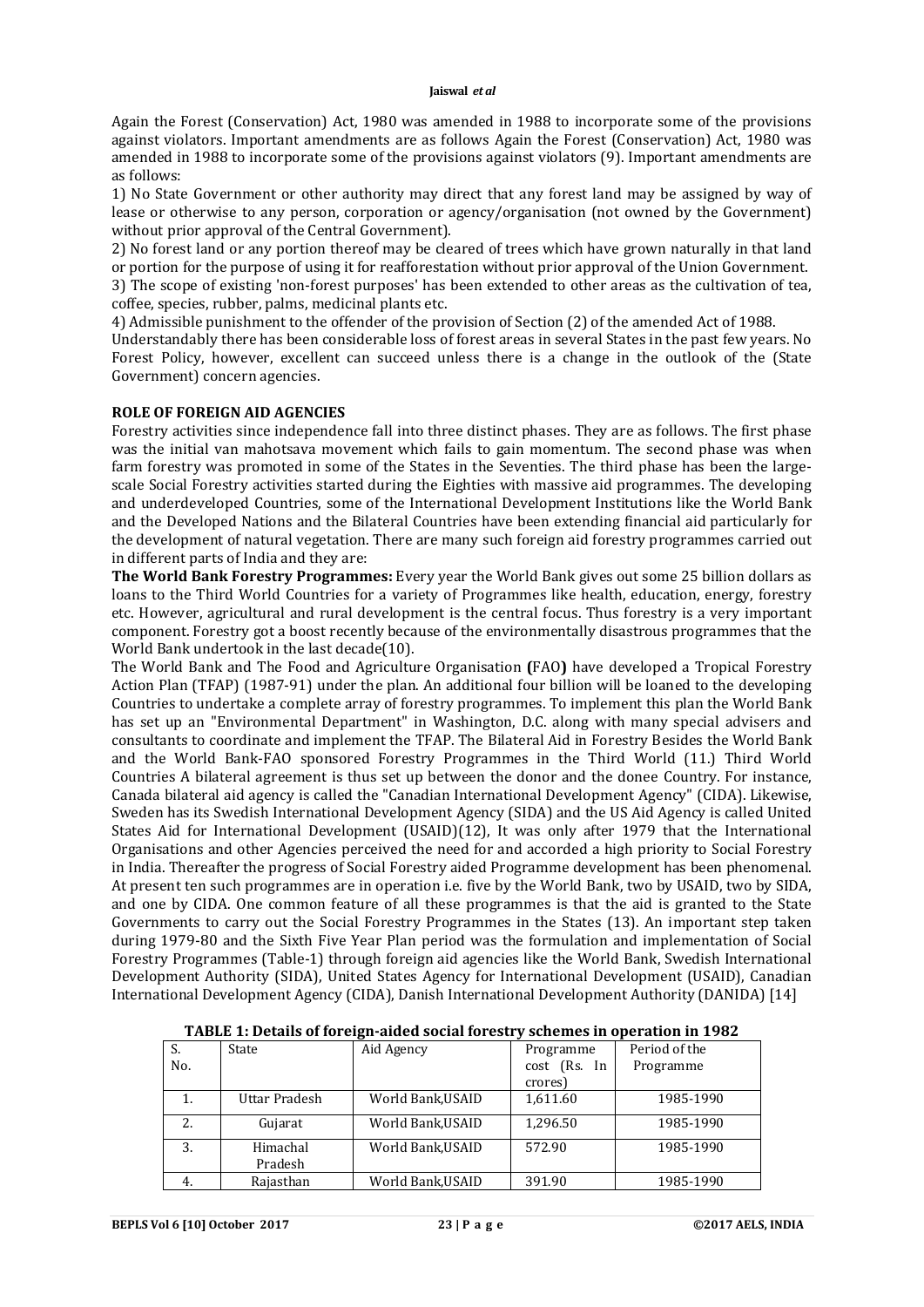| 5.  | Haryana        | World Bank   | 333.25 | 1982-1987   |
|-----|----------------|--------------|--------|-------------|
|     |                |              |        | extended to |
|     |                |              |        | 1989-90     |
| 6.  | Jammu &        | World Bank   | 237.40 | 1982-1987   |
|     | Kashmir        |              |        | extended to |
|     |                |              |        | 1989-90     |
| 7.  | Karnataka      | World Bank,  | 552.30 | 1983-1988   |
|     |                | <b>ODA</b>   |        |             |
| 8.  | Kerala         | World Bank   | 599.11 | 1984-1990   |
| 9.  | West Bengal    | World Bank   | 348.65 | 1981-1987   |
|     |                |              |        | extended to |
|     |                |              |        | 1989-1990   |
| 10. | Bihar          | <b>SIDA</b>  | 538.57 | 1985-1991   |
| 11. | Orissa         | <b>SIDA</b>  | 281.70 | 1983-1988   |
|     | Phase - I      | <b>SIDA</b>  | 783.40 | 1988-1993   |
|     | Phase $-11$    |              |        |             |
| 12. | Tamil Nadu     | <b>SIDA</b>  | 591.38 | 1988-1993   |
|     | Phase - I      | <b>SIDA</b>  | 854.00 |             |
|     | Phase $-11$    |              |        |             |
| 13. | Maharashtra    | <b>USAID</b> | 564.00 | 1983-1988   |
|     |                |              |        | extended to |
|     |                |              |        | 1989-1990   |
| 14. | Andhra Pradesh | CIDA         | 383.78 | 1983-1988   |
|     |                |              |        | extended to |
|     |                |              |        | 1989-1990   |

#### **SOCIAL FORESTRY AND THE FIVE YEAR PLANS**

It is pertinent to state that the development of vegetation through Social Forestry Programmes have been given due importance in all the Five Year Plans of India (Table-2). In this regard, the main emphasis of the Five Year Plans is not only to accelerate the speed of the development of forestry but also to create fresh awareness among the rural poor for popularisation of these programmes as well as the expansion of the forestry to protect the environment [15].

#### **SOCIAL FORESTRY IN DIFFERENT STATES OF INDIA**

# **Social forestry in Gujarat**

.

Gujarat is a pioneer in social forestry. Gujarat is forest poor state. To improve the availability of wood and also to improve greenery, the social forestry activities started in the late 1960s. The success of the initial efforts encouraged the state to formulate a project extending to all the districts of the state. This project was launched in 1980 with financial assistance from the World Bank and is popularly known as the first phase of social forestry project. The state was first in the country to initiate social forestry activities in 1970. The learning a lesson from Gujarat, the first national seminar on social forestry was organised in Gandhinagar in 1976. After four decades, a second national seminar on social forestry was organised in February 2011, once again in Gandhinagar. In the last decade, social forestry initiatives have been intensified and new dimensions added across the state. The van Mahotsav programme especially has made a significant contribution. Even though Gujarat's forest cover is less, the state is now a leader in tree coverage. Nationally, about 2.77 percent of the area is under tree cover but in Gujarat, that number is over 4.0 percent, according to a 2011 report of the forest survey of India. Also, the number of trees outside the forest area increased from about 25.1 crores in 2003 to 26.9 crore in 2009 to 3014.14 crore this year. That's an impressive 19.2 percent increase in a decade. Gujarat's tree density of 16 trees/ha in the nonforest areas is also higher than that of the national average (17). The 64th state-level van Mahotsav was celebrated at nageshwar village of Dwarka in Jamnagar district where Chief Minister Narendra Modi inaugurated the 10th Sanskritic van. In fact, it was Mr Modi who conceived the idea of a Sanskritic van during the 2004 Van Mahotsav. The objective of a Sanskriti van or cultural forest is to increase the participation of the people and creat awareness among them. This has both increased the number of trees in the state and generated employment. Indeed, these Trees outside forest contribute over Rs. 5000 crores to the state economy annually. Gujarat's success in the field of social forestry has been globally acclaimed and is considered to be among the best conservation stories around the world.

# **Progress of social forestry over the years**

The land is a prime ingredient to tree planting. Due to the fact that further allocation of land from agricultural and other land uses towards forestry purpose being impossible, there was only one alternative for increasing the tree cover and augmenting the supply of forest produce, and that was of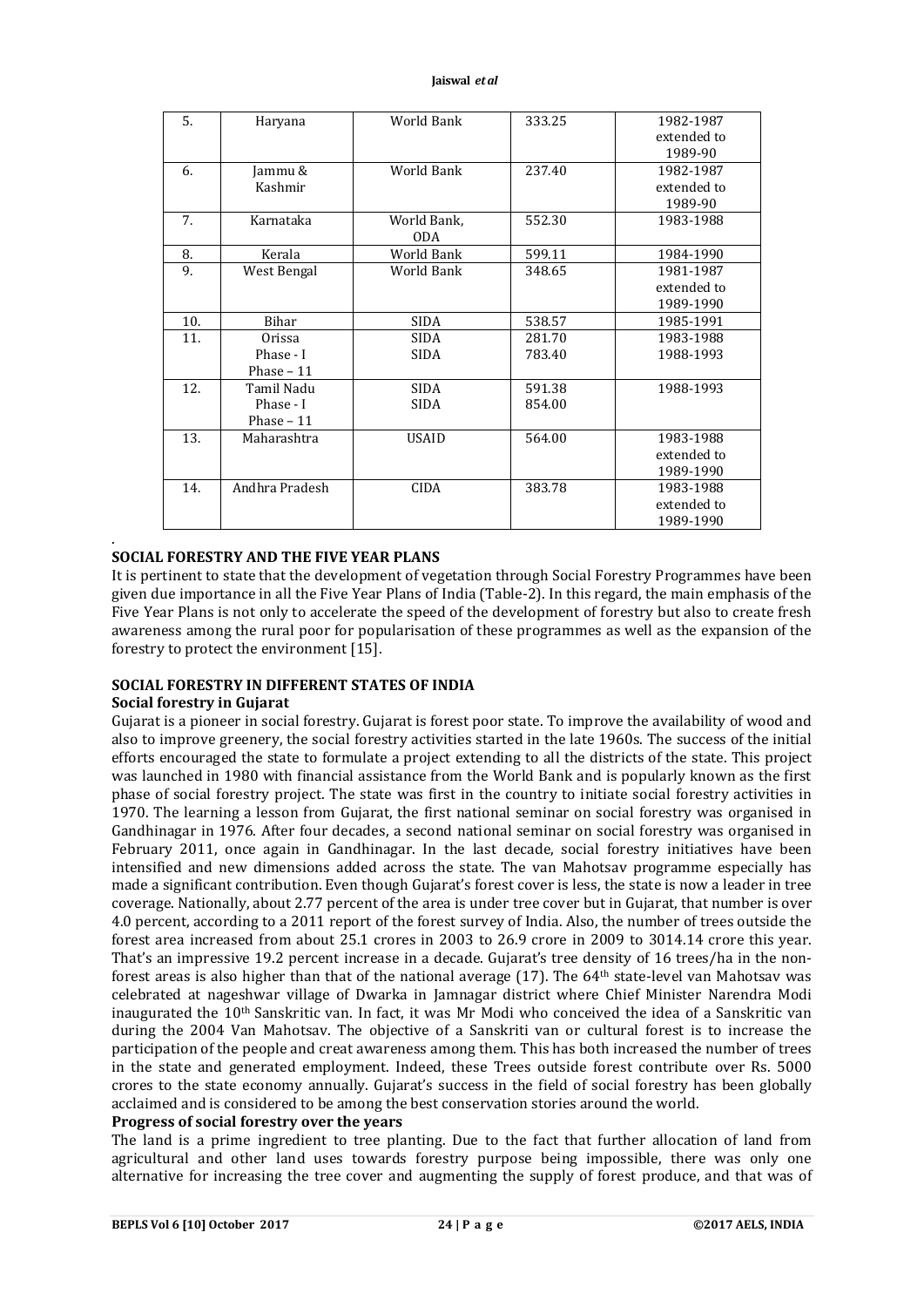organizing and motivating people, and with their help, planting tree in the unused lands and low productivity farmlands. Accordingly, the government of Gujarat adopted a new approach more than three decades ago, and in 1969-70 Social Forestry was born as a People's Programme for planting trees outside forest lands, along roads, along canals and railway lines, on more gauche and private farmlands. This programme was under implementation from 1969-70 till 1979-80. Gujarat set up an example by taking the foremost initiative Social Forestry Project, which was later followed by other States as well.The results of the Social Forestry Programme were encouraging and appreciated internationally. The World Bank and it expressed readiness to fund Social Forestry activities in the State. Thus, the first phase of the Social Forestry Project commenced from 1980, and the second Phase from 1985-86 to 1992-93 and accomplished successfully. Subsequently, social forestry became part of the Integrated Forestry Development Project for the development of forest areas, wildlife, and intensive afforestation outside forest areas initiated in2002-03(18). This Project was financed by the **OECF** (Overseas Economic Cooperation Fund), Japan. The physical achievement of social forestry in term of plantations is given in table-3.

#### **SOCIAL FORESTRY IN KARNATAKA**

Since 1983-84 the Government of Karnataka has been implementing the social forestry programme to improve and increase the supply of fuel, fodder, timber to meet the growing requirements of both rural and semi-urban areas. Other important objectives of this programmes are to provide employment opportunities to the rural people and thereby improve their living standards, protect the farm land from soil erosion, soil and water conservation etc. Social forestry is a multidisciplinary and multidimensional approach deal with several disciplines and dimensions to solve the problems of land, fuel, fodder, fertilizer and fibre to improve the quality of life and maintaining ecological balance. It is a landbased activity which finds its linkages with agriculture, animal husbandry, cottage industries etc. It is implemented in waste lands, panchayat lands, village commons and road sides, canal banks, railway lines etc. which may bring under forest plantations, shelterbelts and mixed forestry, on which grass and leaf fodder may be raised and on which fruit trees and fuel wood trees may be grown (19).

The government of Karnataka is implementing social forestry in the state since inception World Bank and Overseas Development Agency (ODA)sponsored social forestry project in the state. Their financial share is 45 and 50 percent respectively and rests 5 percent is shared by Government of Karnataka and Government of India. The social forestry programme has been implemented on a priority basis in 15 districts in early stages later on this programme has been implemented entire state of the Karnataka. The criteria's followed for implementing the social forestry, programmes are as follows :

1)Mean annual rainfall below 800 mm;

2) Designated forest area less than 15 percent of the total geographical area

Since 1987, social forestry programme is being implemented under district sector through the social forestry divisions coming under the Zilla Panchayats and also some programmes are being implemented under state sectors by the territorial divisions After transfer of social forestry programme implementation activities to zilla parishads the Government started giving training to department staff such as ACF, RFO, Forest guards, Motivators, at the training institute. Besides, Government also has undertaken many social forestry awareness programmes through, handbills, guides, posters, stickers and wall writing in rural areas. The extension of social forestry activities also undertaken by the forest department through the involvement of rural people, school children, members of national service scheme in schools and colleges, women organizations, members of NGOs, village mandalpradhans and youth associations members for effective implementation of this programme. :

#### **SOCIAL FORESTRY IN MAHARASHTRA**

Maharashtra has a total geographical area of 30.7713 million ha of which, forests account for 6.387 million ha. As per National Remote Sensing Agency's estimates, the State possesses 7.06 million ha of waste land. Being the most urbanized State in the country, the resultant biotic and other developmental pressures have resulted in land degradation in the State proceeding at an alarming pace. The fact that unevenly distributed and under-stocked forests of the State are unable to meet even the basic needs, has given credence to the option for adopting Social forestry practices in a big way on all the available nonforest lands(20). In Maharashtra, social forestry programme was started in 1982 with financial help from the United States Agency for International Development. Fifteen projects were implemented in the period between 1982 and 1989 in 4300 villages. Plantations were carried out on 25.70 lakhs ha of land and 16.79 lakhs saplings were distributed (Social Forestry in Maharashtra- 2007). SFD took care of new plantations for three years and then handed them over to Gram Panchayats (local self-governments at the village). In regions like Konkan (A Physiographic unit in Maharashtra) which receives heavy rainfall, large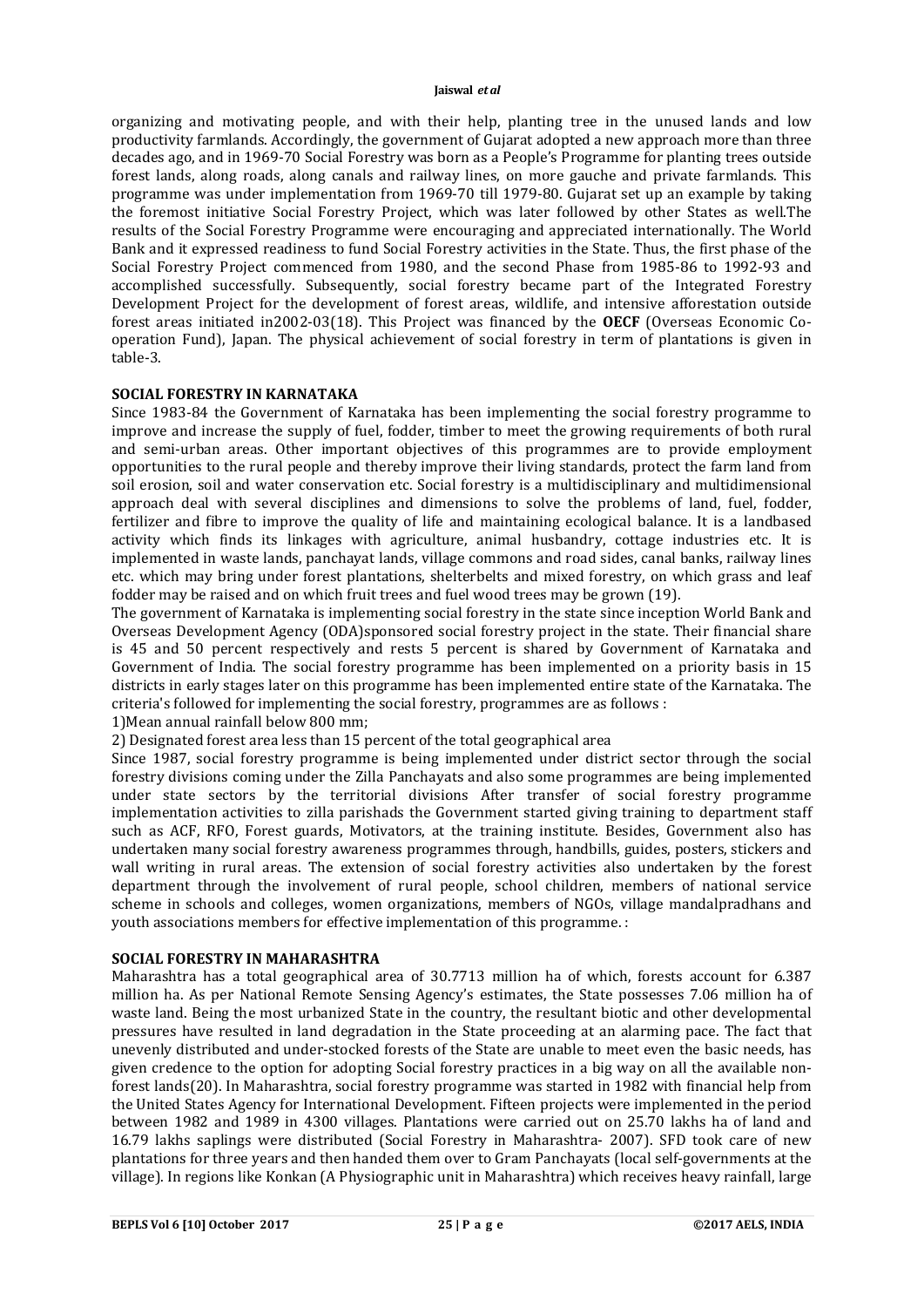tracts are still barren or wastelands. The work carried out by SFD in Konkan is not sufficient and there is still scope to make use this land for afforestation. plantations carried out by SFD in Konkan (Table-5).

| First Plan (1951-56)         | 15,130    | 16.42    |
|------------------------------|-----------|----------|
| Second Plan (1956-61)        | 1,47,222  | 199.33   |
| Third Plan (1961-66)         | 2,60,315  | 543.05   |
| Three Annual Plans (1966-69) | 1,27,806  | 428.90   |
| Fourth Plan (1969-74)        | 1,90,280  | 706.70   |
| Fifth Plan (1974-80)         | 5,67,335  | 5253.26  |
| Annual Plan (1979-80)        | 1,21,877  | 2195.41  |
| Annual Plan (1980-81)        | 1,52,811  | 3372.42  |
| Total                        | 15,82,776 | 12715.49 |
| Target Annual Plan (1981-82) | 2,89,424  | 6520.61  |
| Sixth Plan (1980-85)         | 15.23.870 | 3588.35  |

### **TABLE 2: Progress of social forestry under different five year plans**

# **TABLE 3: Social forestry plantations (in ha) in different period**

| Period             | <b>Strip plantation</b> | <b>Village forest</b> | <b>Fam forest</b> | <b>Other</b> | Total    |
|--------------------|-------------------------|-----------------------|-------------------|--------------|----------|
| 1969-70 to 1979-80 | 19,333                  | 17,576                | 176               |              | 37,085   |
| 1980-81 to 1984-85 | 37,590                  | 38,208                | 2,521             | 461          | 78,780   |
| 1985-86 to 1992-93 | 21.010                  | 37.946                | 44.164            | 2.524        | 1,05643  |
| 1993-94 to 1995-96 | 3,294                   | 13,895                | 26,651            | 2,570        | 46,410   |
| 1996-97 to 2001-02 | 12.644                  | 13,567                | 58,894            | 8,136        | 94,241   |
| 2002-03 to 2003-04 | 1,955                   | 2,689                 | 34,285            | 2,553        | 41,452   |
| 2004-05 to 2010-11 | 6,648                   | 7,843                 | 71,045            | 12,045       | 97,582   |
| 2011-12 to 2012-13 | 1,098                   | 5,544                 | 18.914            | 2,442        | 31,101   |
| Total              | 1,03,572                | 1,37,268              | 2,57,650          | 30.731       | 5,32,296 |

#### **TABLE 4: Physical and financial progress of social forestry programmes in Karnataka**

|         |         | ້              | . .                      | ້                         |
|---------|---------|----------------|--------------------------|---------------------------|
| Si. No. | Year    | Investment     | <b>Physical progress</b> | Expenditure per/Ha. (Rs.) |
|         |         | (Rs. In lakhs) | (in ha.)                 |                           |
| 01      | 1983-84 | 310.03         | 3145                     | 9857.86                   |
| 02      | 1984-85 | 665.23         | 2505                     | 26656.08                  |
| 03      | 1985-86 | 391.02         | 6094.77                  | 6415.66                   |
| 04      | 1986-87 | 552.12         | 4765                     | 11588.66                  |
| 05      | 1987-88 | 472.22         | 3905.9                   | 12089.91                  |
| 06      | 1988-89 | 553.4          | 1832                     | 30207.42                  |
| 07      | 1989-90 | 5534           | 2496.5                   | 22167.03                  |
| 08      | 1990-91 | 658.44         | 2745.2                   | 23985.13                  |
|         | Total   | 4155.94        | 27489.37                 | 15118.35                  |

# **Table 5: Wasteland and Plantations in Konkan**

| Sr. no | <b>District</b> | Total Wasteland in ha | Area planted under social forestry<br>from 1982-2010 in ha | % to total<br>wasteland |
|--------|-----------------|-----------------------|------------------------------------------------------------|-------------------------|
|        | Thane           | 241,952               | 17,486.08                                                  | 7.23                    |
|        | Raigad          | 215,691               | 10,820.31                                                  | 5.02                    |
| 3      | Ratnagiri       | 345,393               | 8,825.89                                                   | 2.56                    |
|        | Sindhudurg      | 242.614               | 16,749.06                                                  | 6.90                    |
|        | Total           | 1,045,650             | 53,881.34                                                  | 5.15                    |

#### **SOCIAL FORESTRY AFTER 2000**

After 2000 Social forestry activities are expected to be carried out in a comprehensive manner in conjunction with other related activities such as soil conservation, rain-water harvesting, minor irrigation work, suitable treatment wastelands and afforestation. With the introduction of this scheme, the government is formally encouraging rural participation in the management of natural resources. In order to achieve these new objectives of social forestry, various schemes have been implemented that include:

**Plan plantation activities under** - Integrated Watershed Development Projects, Western Ghat Development Programme, Drought Prone Area Programme, Employment Guarantee Scheme etc.

**Non-plan activities such as**- Kisan Ropwatika Yojana (Plant Nursery by a farmer), Van Mahotsav (First Week of July is celebrated for protecting forests) and development of Central Nursery. After 2001 SFD